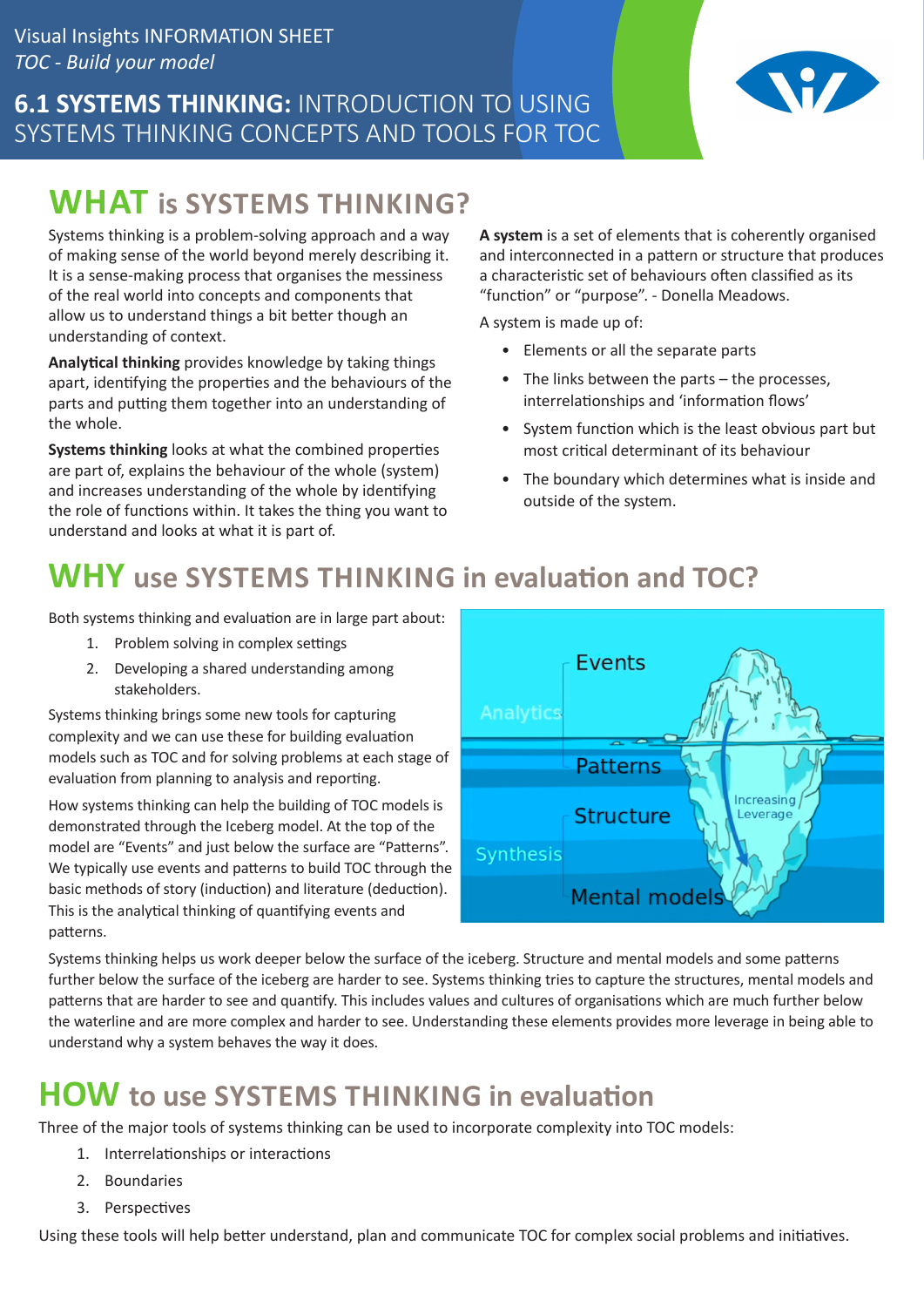

## **HOW to use SYSTEMS THINKING in evaluation... (cont)**

### **INTERRELATIONSHIPS AND INTERACTIONS – USING CAUSAL LOOP DIAGRAMS 1**

In this information sheet, we look at how causal loop diagrams from systems thinking can be used in TOC models.

Causal loop diagrams are made up of relationships between elements. In most cases for TOCs, elements will be outcomes. Two examples of relationships between outcomes are shown below.

**A.** Using the elements (or outcomes) of "staff stress" and "number of absences" can be shown in the simple relationship below. This shows a causal relationship between staff stress and number of absences. It is a positive relationship. Increase in staff stress will result in increased number of staff absences.



**B.** Using the elements (or outcomes) of "number of absences" and "quality of service" can be shown in the simple relationship below. Again it shows a causal relationship. But this time it is a negative relationship. Increase in "number of absences" will result in a decrease in "quality of service".



From these basic relationships, we introduce 2 main types of causal loops that are made up of connected outcomes in a TOC model:

- 1. Reinforcing causal loops
- 2. Balancing causal loops.

#### **HINT**

Elements in causal loops are best if they do not have a direction. For example, use "staff stress" not "increased staff stress".

### **REINFORCING CAUSAL LOOPS 2**

Reinforcing loops are such that action produces a result that influences more of the same action. The bigger the initial push, the bigger the consequential push. Reinforcing loops get things moving and build momentum. They occur when either all relationships are positive or "+" or all relationships are negative or "-". They also occur when there is an even number of "-" relationships. Below is an example of a reinforcing loop.



**EXAMPLE:** When staff stress increases, the number of staff absences increases. This results in a decrease in quality of service. This in turn has a negative impact on "staff stress" so that it continues to go in a negative direction (increase).

Reinforcing loops can be virtuous (have a positive outcome) or vicious (have a negative outcome). In our example above, the reinforcing loop is vicious. It has a negative outcome with "staff stress" continuing to get worse and worse as momentum builds.